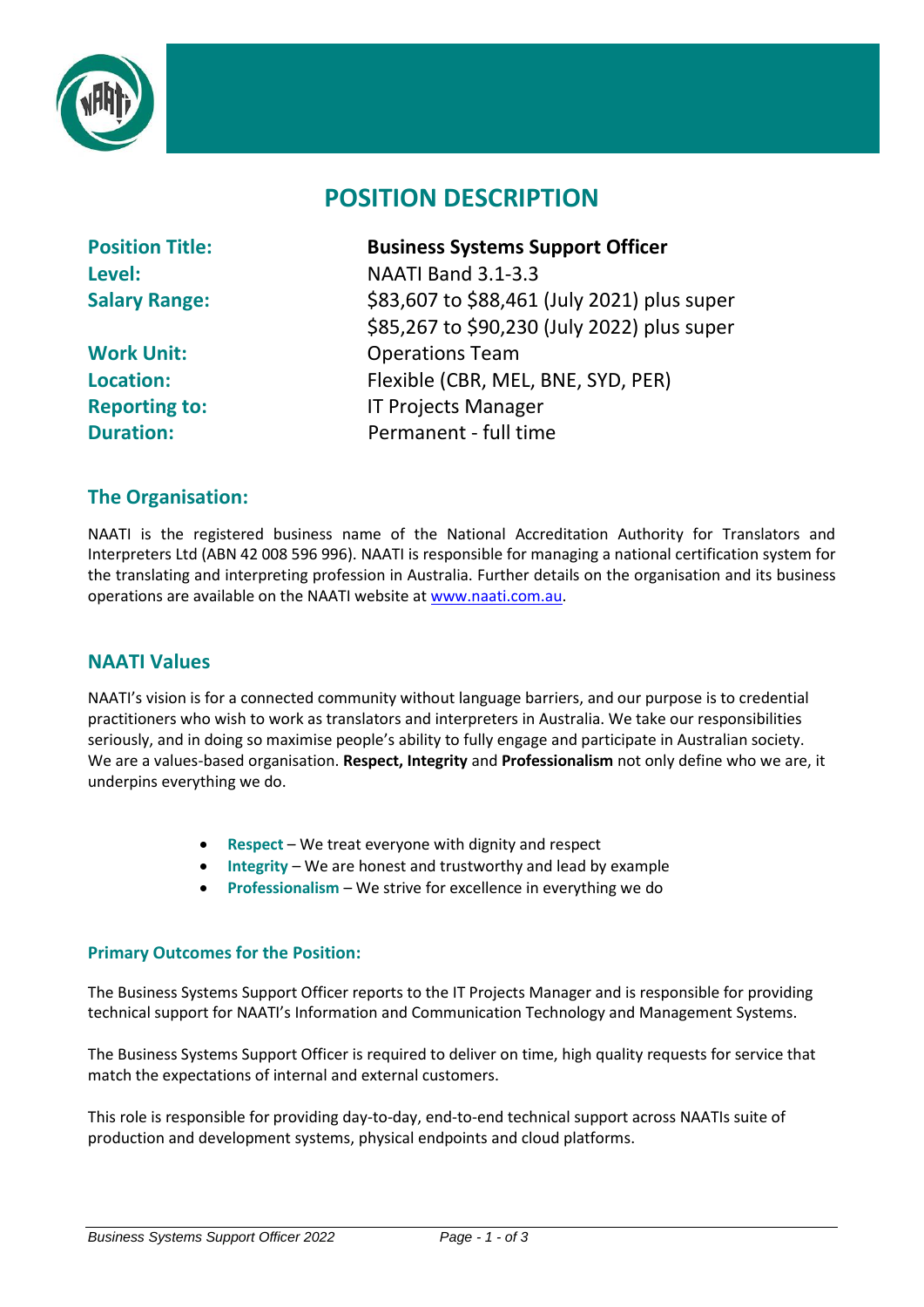# **Key Responsibilities:**

In consultation and collaboration with the IT Projects Manager and NAATI Regional Operations:

- 1. Deliver technical support for NAATIs end user computing environment and online corporate systems including desktops, laptops and mobile devices, Microsoft 365 and Azure, Cisco Meraki and other business applications
- 2. Manage NAATI's systems support needs including provision of end users, support, training, creating and tracking support tasks and reporting on business system support needs
- 3. Develop and foster positive relationships with NAATI staff and with 3rd party vendors and suppliers from all NAATI business areas
- 4. Oversee NAATI's ICT hardware requirements including procurement and installation of new equipment and ongoing support
- 5. Carry out other related functions as directed by the IT Projects Manager or member of the Senior Executive Leadership Team (SELT)

## **Specific Duties**

#### **Microsoft 365: Administration and Maintenance, Operational Security and Governance**

- 1. Ensuring the operational health of the Microsoft 365 online environment including security, availability, performance, interoperability and reliability
- 2. Administration, support and configuration of MS Office365 for staff
- 3. Maintenance, and sustainment of existing client SharePoint sites and sub sites, Intranet, libraries, and content (including pages, workflows and business group files)
- 4. Administer and support Microsoft Exchange online
- 5. Maintenance, and sustainment of additional M365 services such as Endpoint Manager, Teams Calling and OneDrive for Business
- 6. Troubleshoot Microsoft admin centre issues when alerted by monitoring software

## **General IT: End-user support and Maintenance**

- 1. Provide tier 1 and tier 2 desktop support and troubleshooting of Windows 10 devices, networks and storage
- 2. Training and educating NAATI staff on O365 capabilities and collaboration tools (OneDrive, Teams, OneNote, SharePoint)
- 3. Provide support to NAATI staff for ICT equipment and manage the business needs including procurement, installations and support.
- 4. Provide end-to-end support services to NAATI staff across all internal systems including a business critical CRM and Learning Management System
- 5. Develop strong and effective working relationships with NAATI's external IT providers and be the primary contact for the NAATI IT service desk
- 6. Manage the upkeep and reliable operation of NAATI's endpoint devices.
- 7. Oversee and manage external and internal IT Support ticketing systems.
- 8. Maintain accurate records of NAATI's IT assets and resources
- 9. Provide first level support to NAATI customers experiencing issues in the myNAATI portal.
- 10. Assist in reporting on NAATI's IT environment